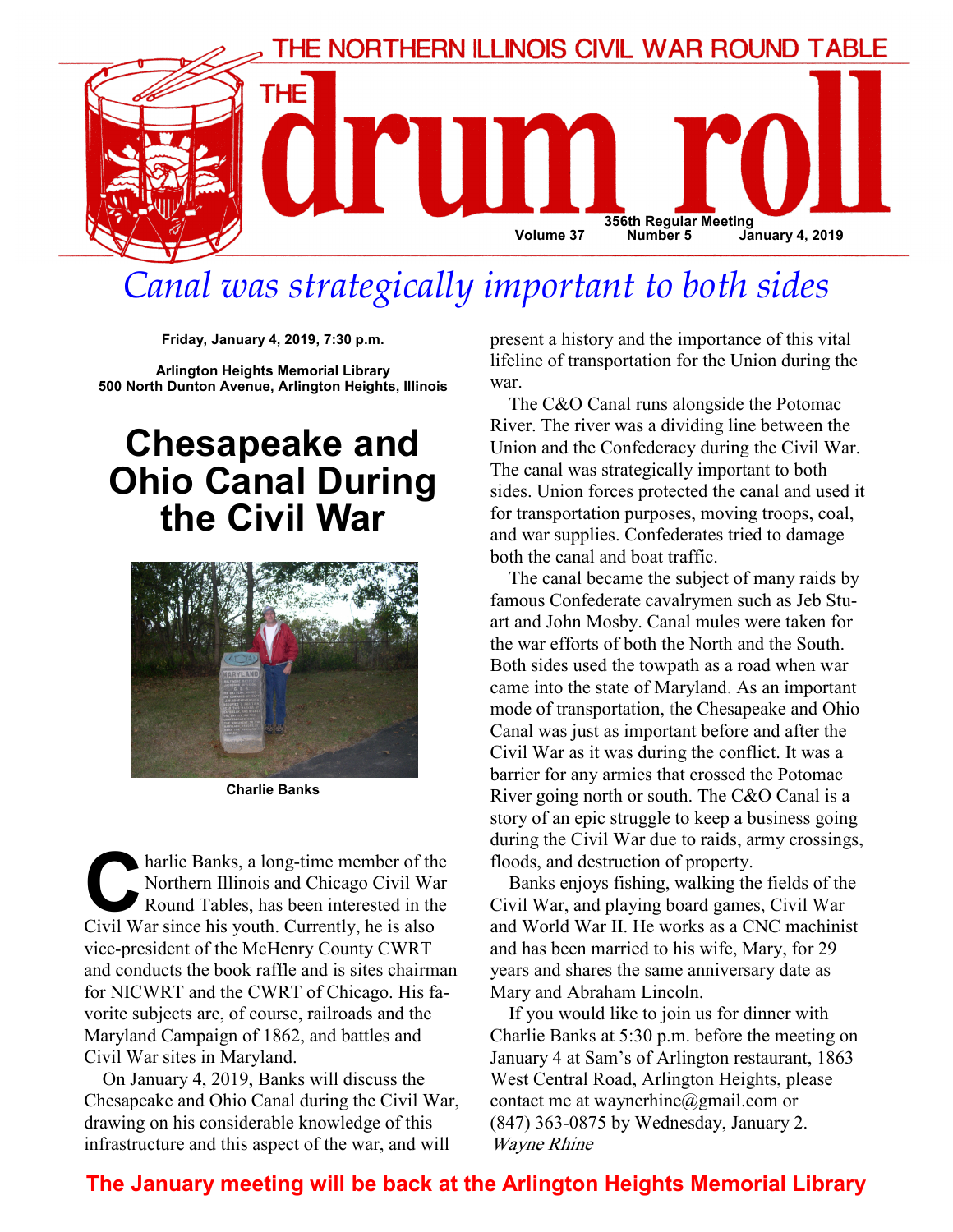## Illinois Regiments in the Civil War

### By Pat McCormick

**O n December 7, 2018, the Northern Illi-**<br>nois Civil War Round Table was visite<br>by a living legend: Chief Historian<br>Emeritus of the National Park Service Ed Bear nois Civil War Round Table was visited by a living legend: Chief Historian Emeritus of the National Park Service, Ed Bearss. His subject for the evening, delivered in his inimitable style, was the Illinois contribution to the war.

Having spent the majority of his career at Vicksburg National Military Park, Bearss fittingly used that park to launch his survey of the Illinois story. The Illinois Monument, which is the largest monument at Vicksburg, served as his framing reference. More soldiers from Illinois served in the Vicksburg campaign than from any other state, and the monument itself tells that story remarkably well.

The Illinois Monument was designed by William LeBaron Jenney, who had been the chief engineer of the Union's Fifteenth Corps. (Jenney is most renowned for designing the world's first skyscraper, in Chicago.) The design was based on the Pantheon in Rome, and its interior lists every Illinoisan connected to the campaign. Forty-nine steps — one for each day of the Vicksburg siege — lead to the interior, a rotunda with an open-air circle at its peak.

Bearss mentioned that, according to legend, it never rains inside the monument; he revealed that standing in the center during a rainstorm will debunk that idea pretty quickly. He also stated that the similar Pennsylvania Monument at Gettysburg — naturally, more famous because it is at Gettysburg — was based on the Illinois design.

The interior of the monument furnished the specific Illinois subjects chosen for Bearss's survey. Etched in marble on the higher level of the wall are the names of prominent Illinois officers from the Vicksburg campaign, mostly generals (and some colonels who commanded brigades). Three leaders' names are displayed in medallions: Abraham Lincoln, Illinois governor Richard Yates, and Ulysses S. Grant. (Elsewhere on the wall, Grant's son Fred, 13 years old at the time, is listed; he accompanied his father for much of the Page 2 drum roll, January 2019

campaign and even took a slight wound at one point.)

Of the three top Illinoisans, Bearss chose to highlight Ulysses S. Grant. Despite his Illinois connection, Grant was not a native of the state, but was originally from Ohio. Graduating with the West Point class of 1842, he distinguished himself in the Mexican war, and then stayed in the army as a quartermaster (a post which, Bearss pointed out, was far more important in the army at that time than it is today).

Grant eventually found himself on the West Coast, where — suffering under a martinet post commander and separated from his wife, Julia he took to drink and was forced to resign. (Bearss mentioned that the post commander, who served in the Civil War, must have been deeply concerned for his future when Grant ascended to the top spot in the Army in 1864.)

Sailing home from California, Grant was short of funds after landing in New York, and his army friend Simon Bolivar Buckner — who would one day surrender Fort Donelson to Grant — was able to give Grant assistance so he could return to Julia in St. Louis. (An officer with an even more prominent Confederate future, James Longstreet, had been best man at Grant's wedding.)

Finding no financial success in Missouri, Grant eventually took a position with his father's tanning business in Galena, Illinois — thus finally connecting him with our state, from which he would enter Union service in 1861. (Bearss noted that Grant's younger brother Orville, who worked alongside him in Galena, would eventually be embroiled in scandal during the Grant presidency, and that younger brothers are often the bane of presidents.) In relating Grant's initial difficulty in finding a wartime assignment due to his tainted past, Bearss compared the antebellum army to the National Park Service — a "bunch of gossips."

From Grant, Bearss moved to the lower portion of the monument wall, where the rosters of all the Illinois regiments in the campaign are displayed on bronze plaques. He chose to briefly pinpoint a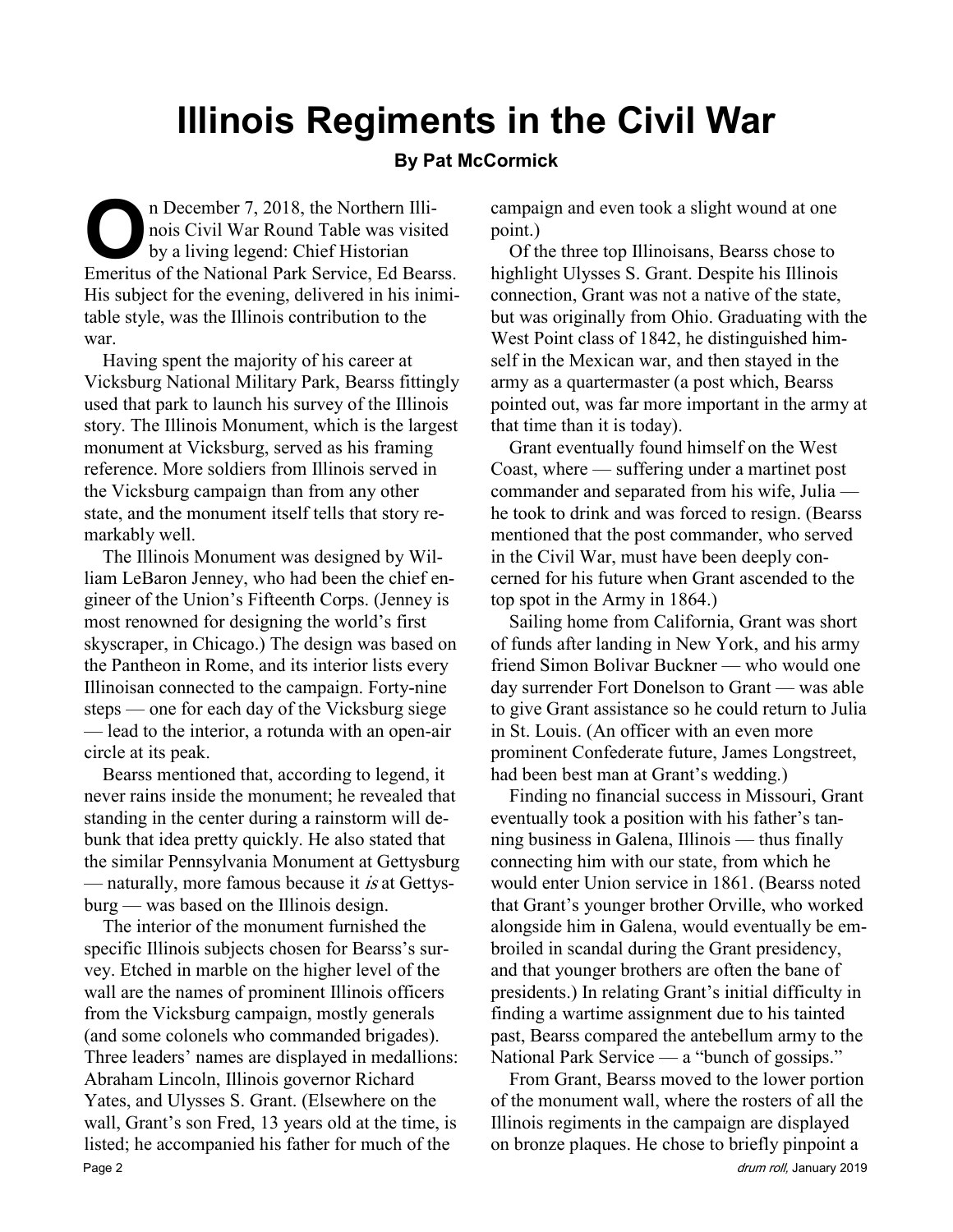

### 2017–18 Officers and Trustees

| <b>President</b>          | <b>Harold Knudsen</b>                |
|---------------------------|--------------------------------------|
| <b>1st Vice President</b> | <b>Wayne Rhine</b>                   |
| 2nd Vice President        |                                      |
| <b>Secretary</b>          | <b>Bruce Allardice</b>               |
| <b>Treasurer</b>          | <b>Tom Defranco</b>                  |
| <b>Corresponding Sec.</b> | Danielle Kafka                       |
| <b>Membership</b>         |                                      |
| <b>Historian</b>          | <b>Pat McCormick</b>                 |
| <b>Trustee</b>            | <b>Denise Limburg</b>                |
| <b>Trustee</b>            | <b>Tom Gavigan</b>                   |
| <b>Trustee</b>            | Kathleen Lange                       |
| <b>Trustee</b>            | Alisa Corsi                          |
| <b>Trustee</b>            | Danielle Kafka                       |
| <b>Trustee</b>            | <b>Fred Reczkowicz</b>               |
|                           | المستحقق والمتلاح المستحقق والمتناور |

Appointed Positions Book Raffle Charles Banks Newsletter Editor Sally Smith

# Book Raffle

The lucky winners at the December book raffle were Alfred Kitch, who won *John Brown's Spy*: The Adventurous Life and Tragic Confession of John E. Cook by Steven Lubet; Bruce Graham, who won *Illustrated Atlas of the Civil War* by Time-Life Books; Phillip Thornton, who won Under the Crescent Moon with the XI Corps in the Civil War by James S. Pula; Bruce Allardice, who won The New York City Draft Riots: Their Significance for American Society and Politics in the Age of the Civil War by Iver Bernstein; Janet Linhart, who won The Civil War in 50 Objects by Harold Holzer and the New-York Historical Society; Don Hatch, who won Sherman's March by Time-Life Books; and Michael Kirschner, who won Lincoln at Gettysburg by Garry Wills.

Congratulations to the winners and sincere thanks to the donors.

## January Events

January 11, Second Friday Lecture Series, Civil War Museum, Kenosha, WI. Greg Burek, M.D. will speak on PTSD and the Civil War Soldier. Free program is sponsored by the Milwaukee Civil War Roundtable and the Iron Brigade Association. Information on all Civil War Museum programs is available at (262) 653-4140 or www.thecivilwarmuseum.org.

January 11, Chicago Civil War Round Table. Bjorn Skaptasan will speak on Henry Morton Stanley at Shiloh.

January 18, Civil War Museum, Kenosha, WI. Doug Dammann and Jenn Edginton will present a program on King Cotton, exploring the role of cotton and slavery in the Southern economy through a classroom experience for adults, noon. January 18, Salt Creek Civil War Round Table. Georgiann Baldino will speak on A Family and Nation Under Fire.

January 19, Civil War Museum, Kenosha, WI. Jeff Kannel will speak on Black Badgers in "White" Regiments, noon.

| February 1 | Harold Knudsen          | The 1864 Schleswig-Holstein War                                   |
|------------|-------------------------|-------------------------------------------------------------------|
| March 1    | <b>Bruce Allardice</b>  | 'Damn the Torpedoes':<br>Hi-Tech Rebs and Their Infernal Machines |
| April 5    | Dan Patterson           | The Origin of the Longstreet Controversy                          |
| May 3      | Rob Girardi             | To be determined                                                  |
| June 7     | <b>Matthew Switlick</b> | Loomis Battery                                                    |

## 2018–2019 Speakers

To learn more about the Northern Illinois Civil War Round Table visit our website at www.northernilcwrt.org